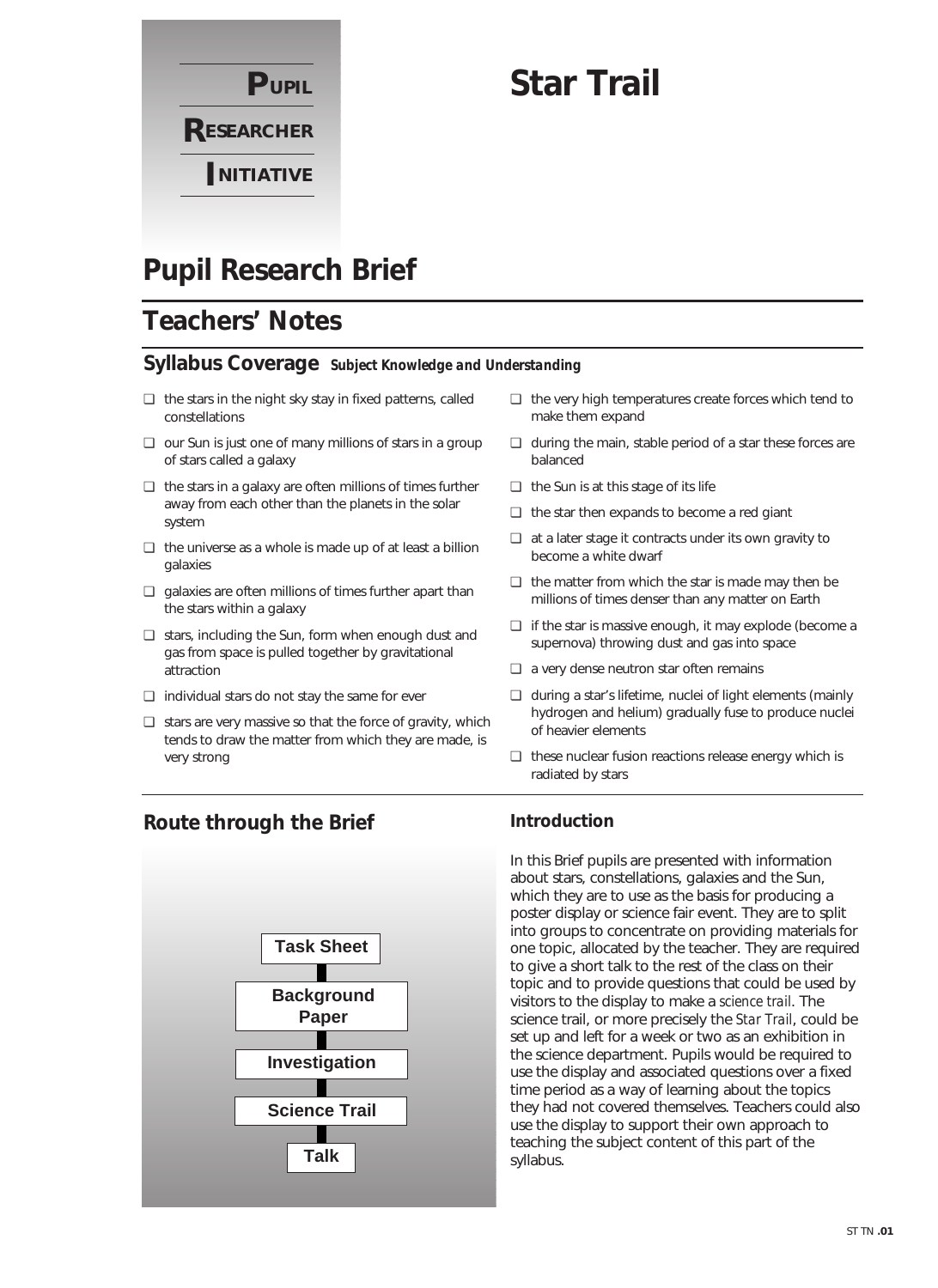# **Teachers' Notes continued**

#### **Experimental and investigative skills**

This Brief does not contain a standard scientific investigation, although there is an activity contained on the investigation sheet *Observing sunspots.* This provides pupils with the opportunity to use one or more methods to observe sunspots and produce images of the Sun. Some teachers may wish to use this to teach about planning experimental procedures and how scientists obtain, analyse and evaluate evidence.

- planning experimental procedures
- obtaining evidence
- analysing evidence and drawing conclusions
- evaluating evidence

#### **Prior knowledge**

Before attempting this Brief pupils should be familiar with the Solar System and know that the Sun is a star. Knowledge of the electromagnetic spectrum, the speed of light and basic atomic structure would also be useful. Pupils tackling the topic of nuclear fusion should be familiar with the process of radioactive decay and nuclear fission.

### **Running the Brief**

#### **Pupil grouping**

Pupils could work in a number of groupings during the Brief. Suggestions are:

| Task Sheet           | whole class, teacher<br>introduces the topic and<br>goes through this<br>introduction with pupils                                                                                   |
|----------------------|-------------------------------------------------------------------------------------------------------------------------------------------------------------------------------------|
| Briefing papers      | groups of two or three<br>pupils tackle one paper<br>each (or several short<br>papers) and produce<br>display materials,<br>questions and a<br>presentation about their<br>topic(s) |
| Preparing Star Trail | groups of two or three<br>pupils                                                                                                                                                    |
| Talks                | whole class, individual<br>pupils give very short talks                                                                                                                             |
| Using the Star Trail | whole class, pupils go<br>around in pairs with set of<br>questions, writing down<br>the answers                                                                                     |

#### **Timing**

This Brief is likely to take at least six hours to run, depending on how much detail pupils go into. Some of the preparatory work can be set for homework.

#### **Activities**

Pupils should be issued with the **Study Guide**, which provides them with a summary of what they should produce as they work through the Brief. It can also be used as a checklist so that they can monitor their own progress.

#### *Preparing displays*

The material supplied is meant to provide most of the information pupils will need to cover the section of the syllabus which covers the Sun, stars and galaxies. The pupils should use the **Briefing papers** as the basis of their work, but they should supplement the information presented by consulting other sources available to them, including CD-Roms, library books, video material (such as *Encyclopedia Galactica*) and magazines. Several astronomy magazines are readily available in large newsagent shops and *New Scientist* regularly features items on the latest astronomical discoveries. There are several World Wide Web sites that give information, including pictures, on a range of astronomical topics, and these may well be worth looking at. Further advice on preparing displays can be found in the PRI book *Celebrating Science*, sent to all UK secondary schools with the first set of Pupil Research Briefs.

#### *The Briefing papers*

*1. The night sky*

This paper deals with the constellations and names of individual stars. It is divided into shorter topics:

*Constellations Seasonal changes False patterns*

Constellations: this deals mainly with the circumpolar constellations that can be readily identified anywhere. Pupils living in cities will see far fewer stars than those living in the country, because light pollution blots fainter stars out. The circumpolar constellations are visible throughout the year, and so pupils can go out on any clear night to locate them.

Pupils concentrating on this topic could draw up a large star chart, or find photographs of various constellations for a display board. They could make a small star chart on thick card, punch holes through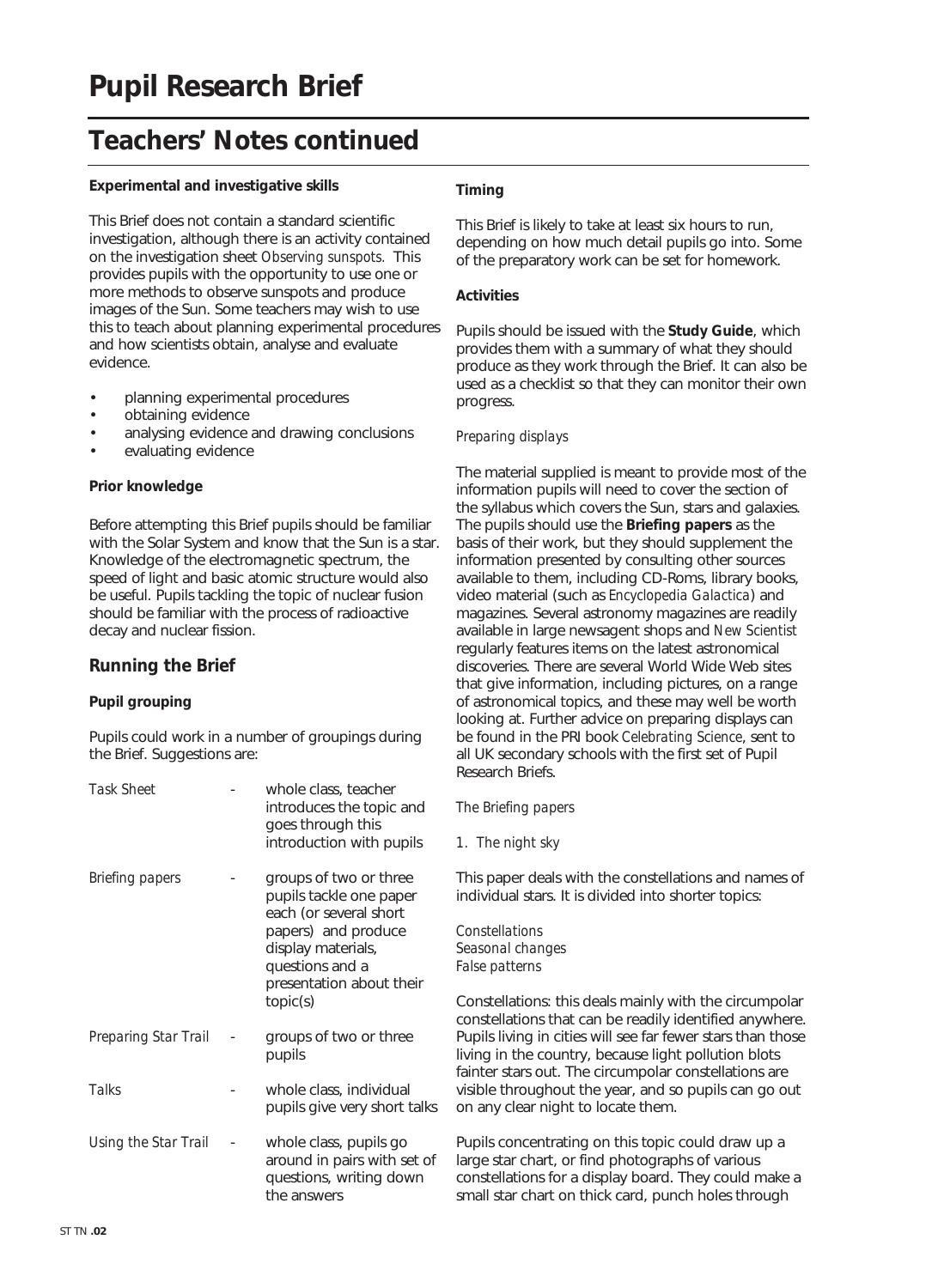# **Teachers' Notes continued**

where the stars are and place it on an overhead projector. The stars will be seen as bright dots on a dark screen. These could be used during the short talk on constellations.

Seasonal changes: this shows how constellations change their positions throughout the year, appearing to rotate around the Pole Star. Some constellations are only visible at certain times of the year, and four readily identified ones are presented.

Pupils could construct a planisphere to show how the night sky changes during the year. Commercially produced planispheres can be obtained from large bookshops, but the teaching materials accompanying *Science in Process* (Heinemann) contains a worksheet for making a simple planisphere. *How the Universe Works* by Heather Cooper and Nigel Henbest also contains instructions for making a planisphere and a simple planetarium.

False Patterns: this shows that constellations consist of patterns of stars that only *appear* to be close to each other, but which in reality can be hundreds of lightyears away from each other. Pupils could make a 3-D model of a familiar constellation inside a cardboard box lined with black paper. The stars could be represented by small beads or balls made of modelling clay mounted on sticks and placed at appropriate places within the box. A square cut out of the front of the box will show the constellation as it appears to us, but by looking from above we can see the true spatial relationship between the constituent stars.

#### *2. Photographing Stars*

This is an *optional* activity on photographing star trails. It is a relatively simple procedure, but a good quality camera with a cable release is required, as well as a tripod. If pupils do this they should not go out alone, but with several friends and a responsible adult.

#### *3. Star Life Cycles*

Pupils could include in their display pictures of a nebula, an open cluster and a supernova remnant, and a star map showing the locations of these, plus examples of a red giant, main sequence star, white dwarf, red supergiant.

#### *4. Classifying stars*

This explains how stars can be grouped by colour (the Harvard Classification) which is related to surface temperature, and how they can be plotted on a

graph of magnitude/luminosity against surface temperature (Hertzsprung - Russell diagram). The proper definitions of luminosity and magnitude are not gone into and are not necessary for a general appreciation of the diagram.

#### *5. Star distances and sizes*

For astronomical distances and sizes pupils could make models of the Earth, Jupiter and the Sun (as, say, flat discs) in a convenient scale to show their relative sizes. To show the distances between stars they could mark out the places where the Sun, Pluto and Proxima Centauri would be across the school hall, down a long corridor, across the school yard, or any place where the display is shown, using a scale appropriate to the venue.

#### *6. Nuclear Fusion*

This is *optional.* Pupils are required to know that nuclear fusion takes place inside stars, but they do not need to know details of how nuclear fusion takes place. The material is included to provide further stimulation for higher-achieving pupils.

*7. The Sun*

This deals with the structure of the Sun, solar prominences, solar flares and the solar wind. Pupils can draw a large poster of the Sun in cross-section and transfer the main points from the given information onto it. They could also find pictures of prominences, X-ray photographs etc, of the Sun and copy them for the display.

The part about sunspots contains instructions for observing sunspots in 3 different ways. There are almost always sunspots to observe, and so pupils could carry out a practical exercise on a sunny day to observe sunspots. There is a warning about looking directly at the Sun at the beginning of the instruction sheets, and pupil's attention should be drawn to this before they start.

#### *8. Eclipses*

Pupils could demonstrate how solar and lunar eclipses occur using a lamp and two balls, one roughly six times bigger than the other, to represent the Sun, the Earth and the Moon.

#### *9. Solar-terrestrial research*

This is a paper which covers current research into the Sun, the solar wind and its interaction with the Earth's magnetic field. Pupils could use this as well as